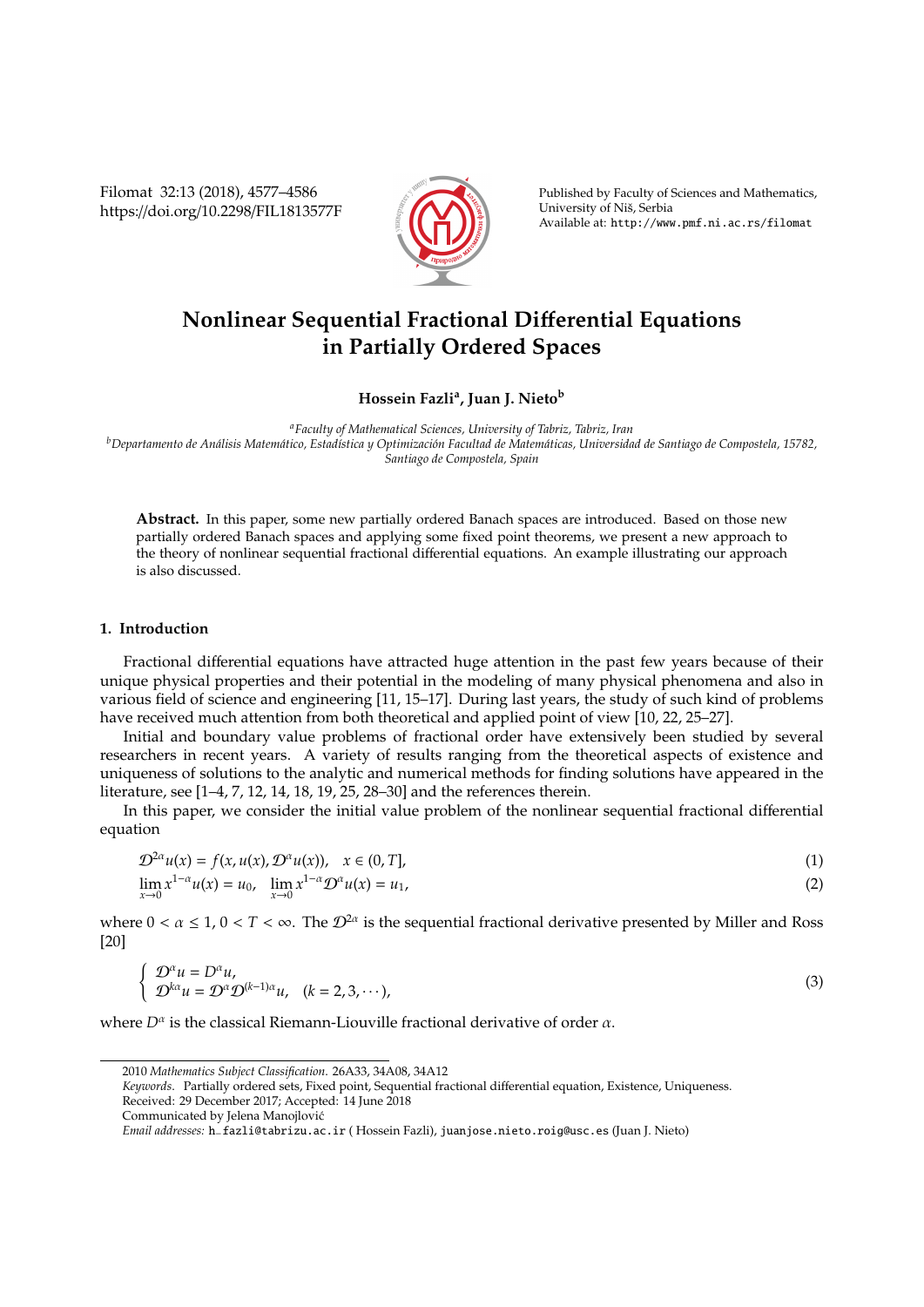Problem (1)-(2) is of interest because it appears in mathematical models of physical phenomena. A classical example is Langevin equation which is widely used to describe the evolution of physical phenomena in fluctuating environments and the steady nonlinear fractional advection-dispersion equation [8, 9, 13]. Another example for an application of problem (1)-(2) is the Basset equation which describes the forces that occur when a spherical object sinks in a incompressible viscous fluid [5, 6].

Our main aim is to prove existence and uniqueness of solution for (1)-(2). This is done in Section 4. Our main tool is the fixed point theorems which are applied in the appropriate partially ordered sets as well as iterative methods, whose description can be found in [21, 24], and which we recall in Section 2. As essential tools for our reasoning we need a partially ordered set involving fractional derivatives to compare the solutions. To this end, we will introduce in Section 3 the appropriate weighted spaces of continuous functions and equip them with a partial order. The advantage and importance of this method arises from the fact that it is a constructive method that yields monotone sequences that converge to the unique solution of  $(1)-(2)$ .

### **2. Preliminaries**

Here, we recall several known definitions and properties from fractional calculus theory. For details, see [7, 17, 23].

**Definition 2.1.** *The Riemann-Liouville fractional integral*  $I^{\alpha}$  *of order*  $\alpha > 0$  *of a function*  $u : (0, T) \to \mathbb{R}$  *is defined by*

$$
I^{\alpha}u(x):=\frac{1}{\Gamma(\alpha)}\int_0^x(x-\zeta)^{\alpha-1}u(\zeta)d\zeta,
$$

*provided the right-hand side is defined for almost every*  $x \in (0,T)$ . We note that for  $u \in L^1(0,T)$  we have that  $I^{\alpha}u \in L^1(0,T)$ .

**Definition 2.2.** *The Riemann-Liouville fractional derivative*  $D^{\alpha}$  *of order*  $0 < \alpha \le 1$  *of a function*  $u : (0, T) \to \mathbb{R}$  *is defined by*

$$
D^{\alpha}u(x) = \frac{d}{dx}I^{1-\alpha}u(x) = \frac{1}{\Gamma(1-\alpha)}\frac{d}{dx}\int_0^x (x-\zeta)^{-\alpha}u(\zeta)d\zeta,
$$

*provided the right-hand side is defined for almost every*  $x \in (0, T)$ *.* 

**Lemma 2.3.** *Let*  $\alpha, \beta \ge 0$ *. If*  $u \in L^1(0, T)$ *, then*  $I^{\alpha}I^{\beta}u = I^{\alpha+\beta}u$  almost everywhere on  $(0, T)$ *.* 

**Lemma 2.4.** *Let*  $\alpha \geq 0$ *. If*  $u \in L^1(0, T)$ *, then*  $D^{\alpha}I^{\alpha}u = u$  *almost everywhere on*  $(0, T)$ *.* 

**Lemma 2.5.** Assume that  $u \in C(0,T] \cap L^1(0,T)$  with a fractional derivative of order  $0 < \alpha \leq 1$  that belongs to  $C(0, T] ∩ L<sup>1</sup>(0, T)$ *. Then* 

$$
I^{\alpha}D^{\alpha}u(x)=u(x)+cx^{\alpha-1},
$$

*for some*  $c \in \mathbb{R}$ *.* 

Now we present the fixed point theorems which play main role in our discussion. For details, see [21].

**Definition 2.6.** Let  $(X, \leq)$  is a partially ordered set and  $A : X \to X$ . We say that A is non-decreasing if  $x \leq y$  implies  $A(x) \le A(y)$ .

**Definition 2.7.** Let  $(X, \leq)$  is a partially ordered set and  $x, y \in X$ . We say that x and y are comparable if either  $x \leq y$ *or*  $y \leq x$  (*or both, in which case*  $x = y$ *)*.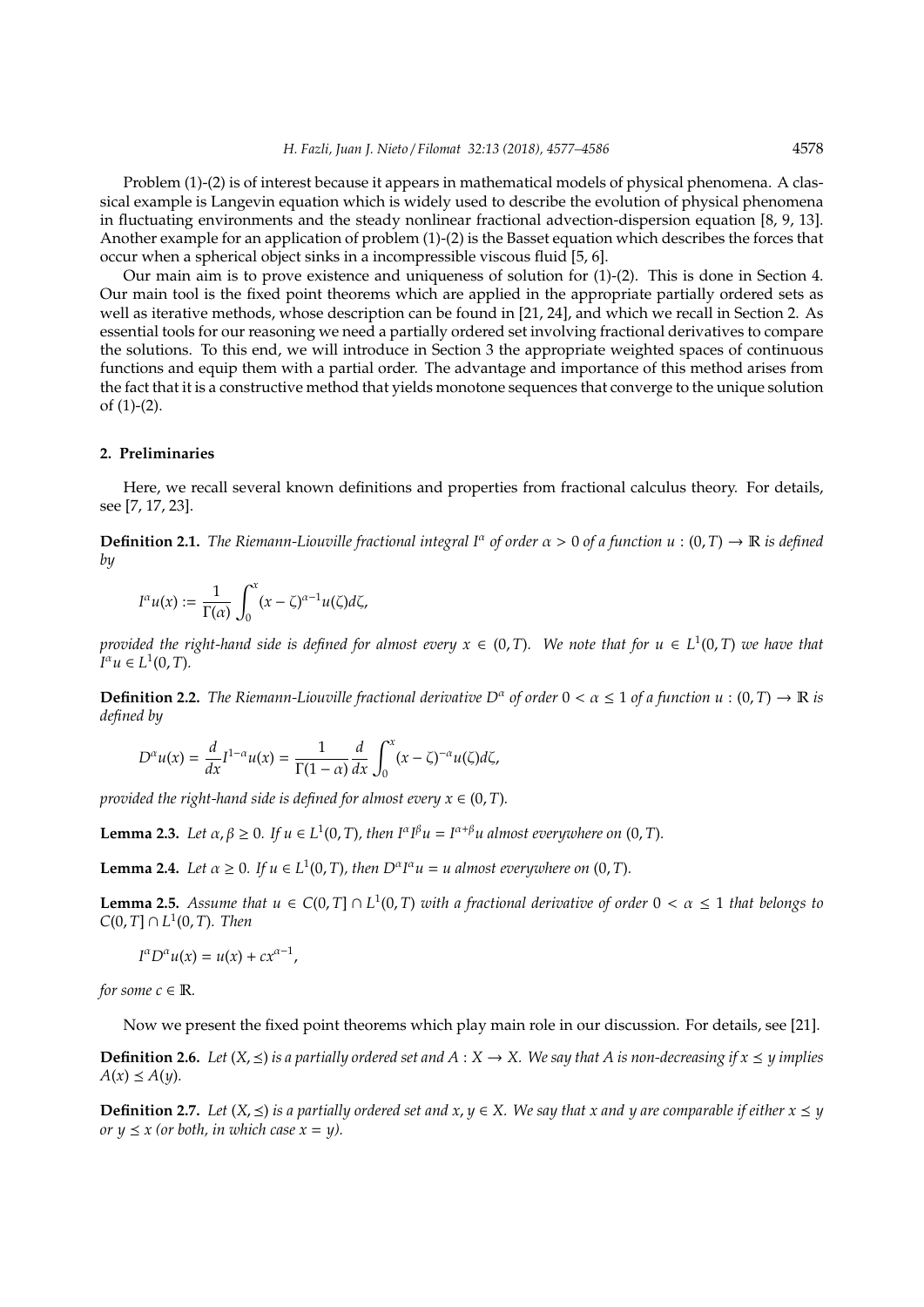**Theorem 2.8.** (**Partially Fixed Point Theorem**). Let  $(X, \leq)$  be a partially ordered set and let d be a metric on X *such that*  $(X, d)$  *is a complete metric space. Furthermore, let*  $A: X \to X$  *be a continuous and non-decreasing mapping such that*

$$
\exists 0 \le k < 1 : d(A(x), A(y)) \le kd(x, y), \quad \forall y \le x,\tag{4}
$$

 $\exists x_0 \in X : x_0 \le A(x_0).$  (5)

*Then A has a fixed point.*

**Theorem 2.9.** *Assume the hypotheses of Theorem 2.8, except the continuity of A. Moreover, we assume that if a non-decreasing sequence*  $x_n \to x$  *in X, there exists a subsequence*  $\{x_{n_k}\}$  *of*  $\{x_n\}$  *such that every term is comparable to x. Then A has a fixed point.*

**Theorem 2.10.** *Let all the conditions of Theorem 2.8 (resp. Theorem 2.9) be fulfilled and let the following condition holds:*

*For every*  $x, y \in X$ , there exists  $z \in X$  which is comparable to x and y.

*Then A has a unique fixed point*  $\bar{x}$ . *Moreover, for every*  $x \in X$ ,  $\lim_{n \to \infty} A^n(x) = \bar{x}$ .

#### **3. Partially Ordered Spaces**

Hereafter we suppose  $\alpha$  and  $\mathcal{D}^{\alpha}$  are as in (3). Now we introduce the following weighted continuous spaces and equip them with a partially order.

**Definition 3.1.** *We introduce the weighted spaces of continuous functions*

*C*<sub>1−α</sub>[0, *T*] = { $u \in C(0, T]$  :  $x^{1-\alpha}u \in C[0, T]$ },

*with the norm*  $||u||_{C_{1-\alpha}[0,T]} = \max_{0 \le x \le 1} |x^{1-\alpha}u(x)|$ *.* 

**Definition 3.2.** *We define the following spaces of functions*

 $C_{1-\alpha}^{\alpha}[0,T] = \{u \in C_{1-\alpha}[0,T]: \mathcal{D}^{\alpha}u \in C_{1-\alpha}[0,T]\},\$ 

*with the norm*

 $||u||_{C^{\alpha}_{1-\alpha}[0,T]} = ||u||_{C_{1-\alpha}[0,T]} + ||\mathcal{D}^{\alpha}u||_{C_{1-\alpha}[0,T]}.$ 

We show below in Theorem 3.6 that  $C_{1-\alpha}^{\alpha}[0,T]$  is complete.

**Lemma 3.3.** *Let*  $\alpha > 0$  *and*  $0 < \gamma < 1$ *. If*  $u \in C_{\gamma}[0, T]$ *, then*  $I^{\alpha}u \in C_{\gamma-\alpha}[0, T]$ *. Moreover, the following inequality holds:*

$$
|I^{\alpha}u(x)|\leq ||u||_{C_\gamma[0,T]}\frac{\Gamma(1-\gamma)}{\Gamma(1+\alpha-\gamma)}x^{\alpha-\gamma},
$$

*for every*  $x \in (0, T]$ *.* 

*Proof.* See [15]. □

Consequently, from Lemma 3.3, we have the following property.

**Lemma 3.4.** For  $\alpha > 0$  and  $0 < \gamma < 1$ , I<sup> $\alpha$ </sup> is linear and continuous from C<sub>γ</sub>[0, T] to C<sub>γ</sub>[0, T]. Precisely, the following *inequality holds:*

$$
||I^{\alpha}u||_{C_{\gamma}[0,T]} \leq T^{\alpha} \frac{\Gamma(1-\gamma)}{\Gamma(1+\alpha-\gamma)} ||u||_{C_{\gamma}[0,T]}.
$$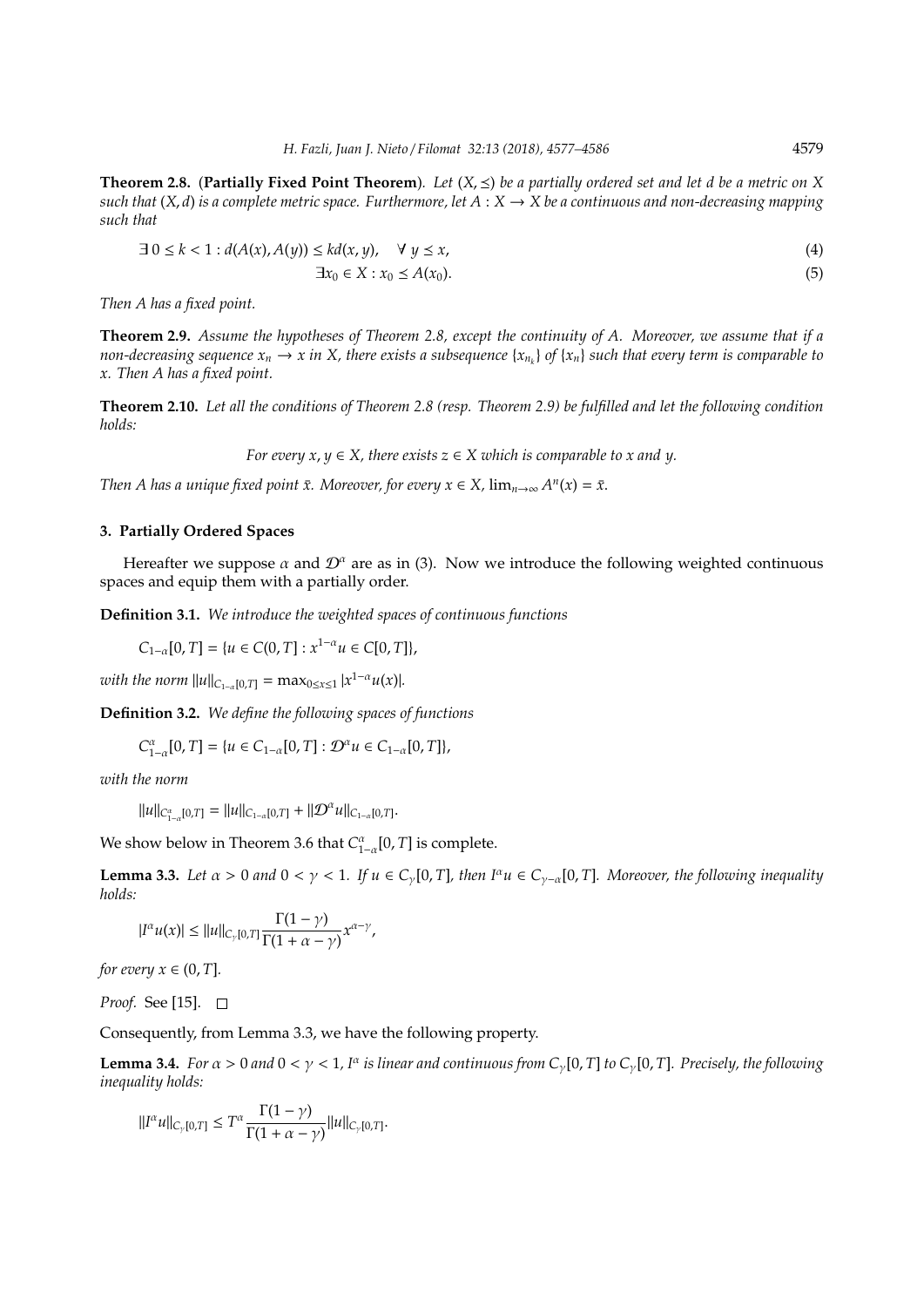**Lemma 3.5.** *Assume that*  $u \in C_{1-\alpha}^{\alpha}[0, T]$  *and*  $\lim_{x \to 0} x^{1-\alpha}u(x) = u_0$ *. Then* 

$$
I^{\alpha}D^{\alpha}u(x)=u(x)-u_0x^{\alpha-1},
$$

*for every*  $x \in (0, T]$ *.* 

*Proof.* Since  $C_{1-\alpha}[0,T] \subseteq C(0,T] \cap L^1(0,T)$ , from Lemma 2.5, we have  $I^{\alpha}D^{\alpha}u(x) = u(x) + cx^{\alpha-1}$  for some  $c \in \mathbb{R}$ . Therefore,  $c = x^{1-\alpha} I^{\alpha} D^{\alpha} u(x) - x^{1-\alpha} u(x)$ . Taking the limit as  $x \to 0$ , we have  $c = -u_0$ . It is important to note that  $\lim_{x\to 0} x^{1-\alpha} I^{\alpha} D^{\alpha} u(x) = 0$ , because of Lemma 3.3.

**Theorem 3.6.** *The space*  $C_{1-\alpha}^{\alpha}[0,T]$  *is a Banach space.* 

*Proof.* Let  $\{u_n\}$  be a Cauchy sequence in  $C_{1-\alpha}^{\alpha}[0,T]$ , then  $\{u_n\}$  and  $\{\mathcal{D}^{\alpha}u_n\}$  are Cauchy sequences in  $C_{1-\alpha}[0,T]$ . It follows that

 $u_n \stackrel{C_{1-\alpha}}{\longrightarrow} u$ ,  $\mathcal{D}^{\alpha} u_n \stackrel{C_{1-\alpha}}{\longrightarrow} u^{(\alpha)}$ .

As  $\{u_n\} \subseteq C_{1-\alpha}^{\alpha}[0, T]$ , using Lemma 3.5 we get

$$
I^{\alpha} \mathcal{D}^{\alpha} u_n(x) = u_n(x) + \left( \lim_{x \to 0} x^{1-\alpha} u_n(x) \right) x^{\alpha-1},
$$

for every *n* ∈ N. Now, from the continuity of Riemann-Liouville fractional integral operator from *C*γ[0, *T*] to  $C_{\gamma}[0, T]$ , we deduce

$$
I^{\alpha}u^{(\alpha)} = u(x) + \left(\lim_{n \to \infty} \lim_{x \to 0} x^{1-\alpha}u_n(x)\right)x^{\alpha-1}
$$
  
= 
$$
u(x) + \left(\lim_{x \to 0} \lim_{n \to \infty} x^{1-\alpha}u_n(x)\right)x^{\alpha-1},
$$

the last equality following from the uniformly convergent of {*x* <sup>1</sup>−<sup>α</sup>*un*}. Therefore, we have

$$
I^{\alpha}u^{(\alpha)} = u(x) + \left(\lim_{x \to 0} x^{1-\alpha}u(x)\right)x^{\alpha-1}.
$$

Finally, using Lemma 2.4, we immediately get that  $u^{(\alpha)} = \mathcal{D}^{\alpha} u$ , and hence the result.

**Definition 3.7.** We define the following order relation for  $C^{\alpha}_{1-\alpha}[0,T]$ ,

$$
u \le v \iff x^{1-\alpha}u(x) \le x^{1-\alpha}v(x), \quad x^{1-\alpha}\mathcal{D}^{\alpha}u(x) \le x^{1-\alpha}\mathcal{D}^{\alpha}v(x), \quad x \in [0, T].
$$

Lemma 3.8. (C<sup>α</sup><sub>1−α</sub>[0, *T*], ≤) is a partially ordered set and every pair of elements has a lower bound and an upper *bound.*

*Proof.* It is easy to see that  $C_{1-\alpha}^{\alpha}[0,T]$  is a partially ordered set. Now we prove that every pair of elements in  $C_{1-\alpha}^{\alpha}$  [0, *T*] has a lower bound and an upper bound. Let *u*, *v* ∈  $C_{1-\alpha}^{\alpha}$  [0, *T*] and define

$$
\underline{w}(x) = I^{\alpha} \min \{ \mathcal{D}^{\alpha} u(\cdot), \mathcal{D}^{\alpha} v(\cdot) \}(x) + \min \{ u_0, v_0 \} x^{\alpha - 1},
$$

and

$$
\overline{w}(x) = I^{\alpha} \max \{ \mathcal{D}^{\alpha} u(\cdot), \mathcal{D}^{\alpha} v(\cdot) \}(x) + \max \{ u_0, v_0 \} x^{\alpha - 1},
$$

where  $u_0 = \lim_{x\to 0} x^{1-\alpha}u(x)$  and  $v_0 = \lim_{x\to 0} x^{1-\alpha}v(x)$ . Then from Lemma 3.3 and Lemma 2.4, we have  $\underline{w} \in C^{\alpha}_{1-\alpha}[0,T]$  and  $\overline{w} \in C^{\alpha}_{1-\alpha}[0,T]$ . On the other hand, it is easy to see that  $\lim_{x\to 0} x^{1-\alpha} \underline{w}(x) = \min\{u_0, v_0\}$  and  $\lim_{x\to 0} x^{1-\alpha} \mathcal{D}^{\alpha} \underline{w}(x) = \min\{u_1, v_1\}$  where

$$
u_1=\lim_{x\to 0}x^{1-\alpha}\mathcal{D}^\alpha u(x),\qquad v_1=\lim_{x\to 0}x^{1-\alpha}\mathcal{D}^\alpha v(x).
$$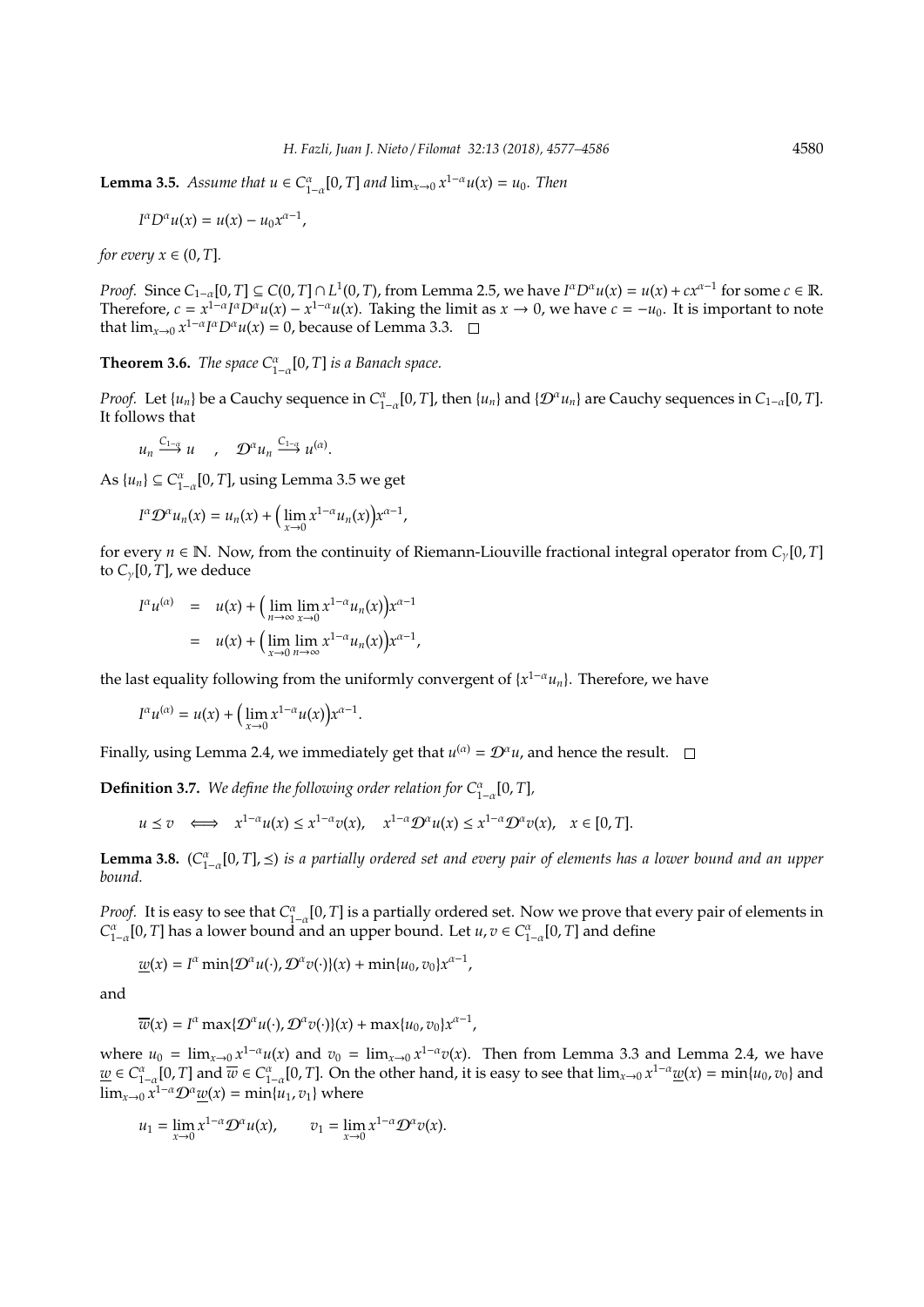Silmilarly, we have  $\lim_{x\to 0} x^{1-\alpha} \overline{w}(x) = \max\{u_0, v_0\}$  and  $\lim_{x\to 0} x^{1-\alpha} \mathcal{D}^{\alpha} \overline{w}(x) = \max\{u_1, v_1\}$ . Owing to the monotonicity of Riemann-Liouville fractional integral *I<sup>a</sup>* and using Lemma 3.5, we have

$$
\underline{w}(x) \leq I^{\alpha} \mathcal{D}^{\alpha} u(x) + \min\{u_0, v_0\} x^{\alpha - 1}
$$
  
=  $u(x) - u_0 x^{\alpha - 1} + \min\{u_0, v_0\} x^{\alpha - 1}$   
\$\leq u(x),

on  $(0, T]$ . Similarly, we get  $w(x) \le v(x)$  on  $(0, T]$ . The same argument implies  $\overline{w}(x) \ge v(x)$  and  $\overline{w}(x) \ge v(x)$  on (0, *T*]. Finally, from Lemma 2.4 and utilizing the fact that  $\mathcal{D}^{\alpha}x^{\alpha-1} = 0$ , we have

 $\mathcal{D}^{\alpha} \underline{w}(x) = \min \{ \mathcal{D}^{\alpha} u(\cdot), \mathcal{D}^{\alpha} v(\cdot) \}(x),$ 

and

 $\mathcal{D}^{\alpha}\overline{w}(x) = \max\{\mathcal{D}^{\alpha}u(\cdot), \mathcal{D}^{\alpha}v(\cdot)\}(x),$ 

on (0, *T*]. Therefore, we get

$$
\mathcal{D}^{\alpha} \underline{w}(x) \leq \mathcal{D}^{\alpha} u(x), \qquad \mathcal{D}^{\alpha} \underline{w}(x) \leq \mathcal{D}^{\alpha} v(x),
$$

and

$$
\mathcal{D}^{\alpha}\overline{w}(x) \ge \mathcal{D}^{\alpha}u(x), \qquad \mathcal{D}^{\alpha}\overline{w}(x) \ge \mathcal{D}^{\alpha}v(x),
$$

on  $(0, T]$ . Therefore *w* and  $\overline{w}$  are a lower bound and an upper bound of  $\{u, v\}$ , respectively.  $\Box$ 

### **4. Weighted Cauchy Type Problem**

In this section, we intend to give an existence and uniqueness result for the initial value problem (1)-(2).

**Definition 4.1.** *A function*  $\underline{u} \in C^{\alpha}_{1-\alpha}[0,T]$  *is called a lower solution of the initial value problem* (1)-(2)*, if*  $\mathcal{D}^{2\alpha}\underline{u}(x) \leq$  $f(., u(.), \mathcal{D}^{\alpha}u(.))(x)$  *for every*  $x \in (0, T]$  *and* 

$$
\lim_{x\to 0} x^{1-\alpha} \underline{u}(x) \le u_0, \quad \lim_{x\to 0} x^{1-\alpha} \mathcal{D}^{\alpha} \underline{u}(x) \le u_1.
$$

To prove the main results, we need the following assumptions:

- (H1)  $f : [0, T] \times \mathbb{R}^2 \to \mathbb{R}$  be a function such that for every  $u \in C^{\alpha}_{1-\alpha}[0, T]$ ,  $f(., u(.), \mathcal{D}^{\alpha}u(.))(x) \in C_{\gamma}[0, T]$  for some  $0 \leq \gamma < 1$ .
- (H2) *f* is non-decreasing in all its arguments except for the first argument and

$$
f(x, u, v) - f(x, \tilde{u}, \tilde{v}) \le L_1(u - \tilde{u}) + L_2(v - \tilde{v}),
$$

for some  $L_1, L_2 > 0$  whenever  $x \in (0, T]$  and  $u \ge \tilde{u}, v \ge \tilde{v}$ .

**Theorem 4.2.** *Assume that* (H1)-(H2) *hold. Then there exists*  $0 < \delta \leq T$  *such that the existence of a lower solution for* (1)-(2) *in*  $C^{\alpha}_{1-\alpha}[0,\delta]$  *provides the existence of a unique solution*  $u \in C^{\alpha}_{1-\alpha}[0,\delta]$  *<i>for* (1)-(2)*.* 

*Proof.* We choose  $\delta > 0$  such that the inequality

$$
L = \max\{L_1, L_2\} \left( \delta^{2\alpha} \frac{\Gamma(\alpha)}{\Gamma(3\alpha)} + \delta^{\alpha} \frac{\Gamma(\alpha)}{\Gamma(2\alpha)} \right) < 1,
$$

holds. Now we define  $A: C^{\alpha}_{1-\alpha}[0,\delta] \to C^{\alpha}_{1-\alpha}[0,\delta]$  by

$$
Au(x) = u_0 x^{\alpha-1} + u_1 \frac{\Gamma(\alpha)}{\Gamma(2\alpha)} x^{2\alpha-1} + I^{2\alpha} f(\cdot, u(\cdot), \mathcal{D}^{\alpha} u(\cdot))(x).
$$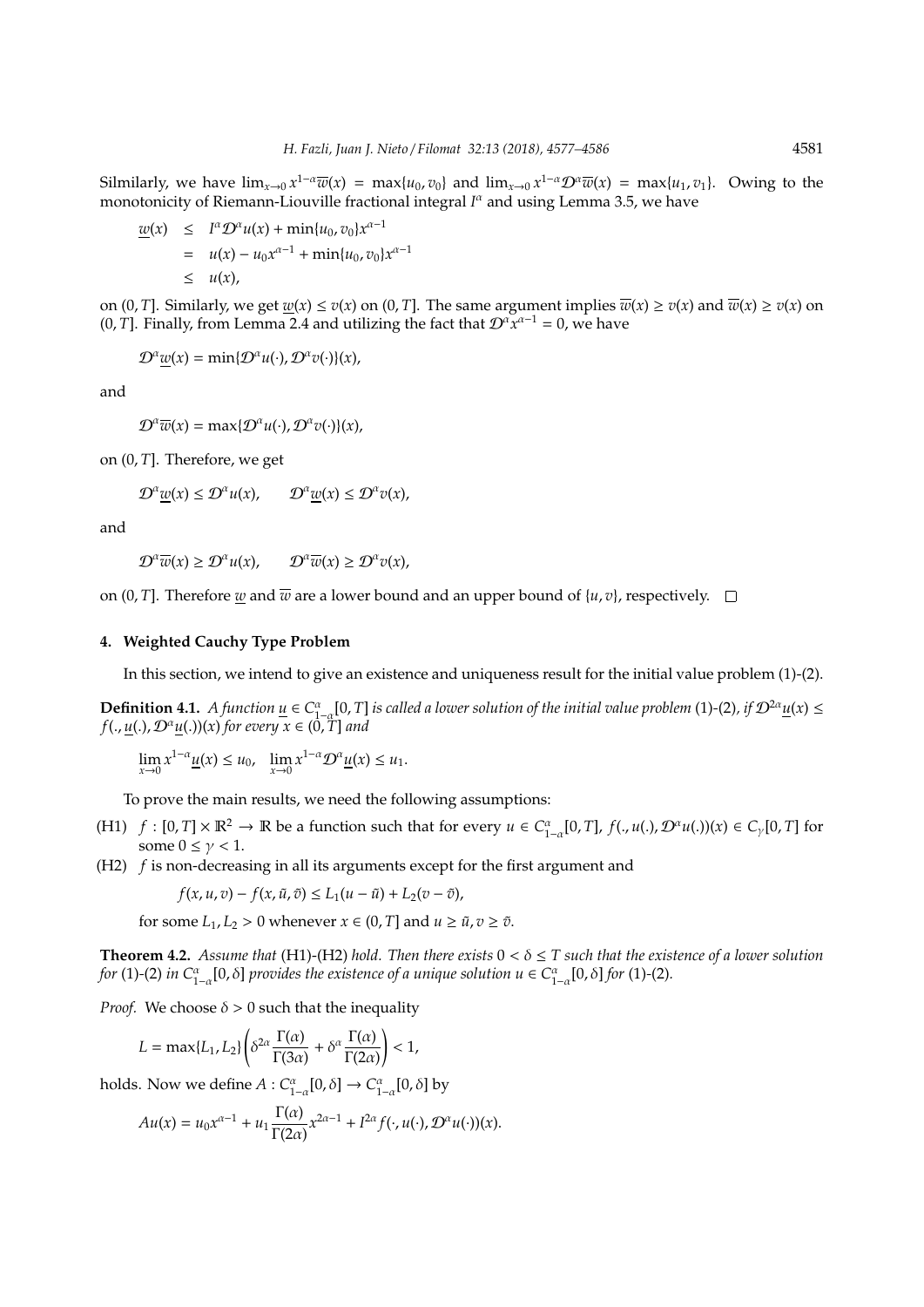It is obvious that *u* is a solution of problem (1)-(2) if and only if *u* is a fixed point of the operator *A*.

First, we show that for any  $u \in C^{\alpha}_{1-\alpha}[0,\delta]$ , we have  $Au \in C^{\alpha}_{1-\alpha}[0,\delta]$ . Since

$$
Au(x) = u_0 x^{\alpha-1} + u_1 \frac{\Gamma(\alpha)}{\Gamma(2\alpha)} x^{2\alpha-1} + I^{2\alpha} f(\cdot, u(\cdot), \mathcal{D}^{\alpha} u(\cdot))(x),
$$

and

$$
\mathcal{D}^{\alpha}Au(x) = u_1x^{\alpha-1} + I^{\alpha}f(\cdot, u(\cdot), \mathcal{D}^{\alpha}u(\cdot))(x),
$$

it is sufficient to verify that  $I^{\alpha} f(\cdot, u(\cdot), \mathcal{D}^{\alpha} u(\cdot))(x) \in C_{1-\alpha}[0, \delta]$ . By Lemma 3.3,  $I^{\alpha} f(\cdot, u(\cdot), \mathcal{D}^{\alpha} u(\cdot))(x) \in$  $C_{\gamma-\alpha}[0,\delta] \subset C_{1-\alpha}[0,\delta]$  which implies  $Au \in C_{1-\alpha}^{\alpha}[0,\delta]$ . So the operator A is well defined. For simplicity, we define the function  $N_f : [0, T] \to \mathbb{R}$  as follows

$$
N_{f}u(x):=f(\cdot,u(\cdot),\mathcal{D}^{\alpha}u(\cdot))(x).
$$

Now let  $u, \tilde{u} \in C^{\alpha}_{1-\alpha}[0,\delta]$  with  $u \leq \tilde{u}$ . From the non-decreasing assumption of *f* in all its arguments except for the first and using the monotonicity of Riemann-Liouville fractional integral operator, we obtain

$$
Au(x) = u_0 x^{\alpha - 1} + u_1 \frac{\Gamma(\alpha)}{\Gamma(2\alpha)} x^{2\alpha - 1} + I^{2\alpha} f(\cdot, u(\cdot), \mathcal{D}^{\alpha} u(\cdot))(x)
$$
  
\n
$$
\leq u_0 x^{\alpha - 1} + u_1 \frac{\Gamma(\alpha)}{\Gamma(2\alpha)} x^{2\alpha - 1} + I^{2\alpha} f(\cdot, \tilde{u}(\cdot), \mathcal{D}^{\alpha} \tilde{u}(\cdot))(x)
$$
  
\n
$$
= A\tilde{u}(x),
$$

and

$$
\mathcal{D}^{\alpha}Au(x) = u_1x^{\alpha-1} + I^{\alpha}f(\cdot, u(\cdot), \mathcal{D}^{\alpha}u(\cdot))(x)
$$
  
\n
$$
\leq u_1x^{\alpha-1} + I^{\alpha}f(\cdot, u(\cdot), \mathcal{D}^{\alpha}u(\cdot))(x)
$$
  
\n
$$
= \mathcal{D}^{\alpha}A\tilde{u}(x),
$$

on  $(0, \delta]$ . On the other hand, for any  $x \in (0, \delta]$  and for any  $u \in C^{\alpha}_{1-\alpha}[0, \delta]$ , we can prove that

$$
\left|x^{1-\alpha}I^{2\alpha}N_f u(x)\right|\leq \|N_f u\|_{C_\gamma[0,T]}\frac{\Gamma(1-\gamma)}{\Gamma(1+2\alpha-\gamma)}x^{1+\alpha-\gamma}\underset{x\to 0}{\longrightarrow} 0,
$$

and

$$
\left|x^{1-\alpha}I^{\alpha}N_{f}u(x)\right|\leq\|N_{f}u\|_{C_{\gamma}[0,T]}\frac{\Gamma(1-\gamma)}{\Gamma(1+\alpha-\gamma)}x^{1-\gamma}\underset{x\rightarrow 0}{\longrightarrow}0.
$$

Therefore,

$$
\lim_{x\to 0} x^{1-\alpha} Au(x) = u_0 = \lim_{x\to 0} x^{1-\alpha} A\tilde{u}(x),
$$

and

$$
\lim_{x\to 0} x^{1-\alpha} \mathcal{D}^{\alpha} Au(x) = u_1 = \lim_{x\to 0} x^{1-\alpha} \mathcal{D}^{\alpha} A \tilde{u}(x).
$$

This proves that *A* is a non-decreasing operator. Also, for  $\tilde{u} \leq u$ , we have

$$
\|Au(x) - A\tilde{u}(x)\|_{C^{\alpha}_{1-\alpha}[0,\delta]} = \|I^{2\alpha}(N_fu(\cdot)(x) - N_f\tilde{u}(\cdot)(x))(x)\|_{C^{\alpha}_{1-\alpha}[0,\delta]} \n\leq L_1 \|I^{2\alpha}(u(\cdot) - \tilde{u}(\cdot))(x)\|_{C^{\alpha}_{1-\alpha}[0,\delta]} + L_2 \|I^{2\alpha}\mathcal{D}^{\alpha}(u(\cdot) - \tilde{u}(\cdot))(x)\|_{C^{\alpha}_{1-\alpha}[0,\delta]} \n= L_1 \|I^{2\alpha}(u(\cdot) - \tilde{u}(\cdot))(x)\|_{C_{1-\alpha}[0,\delta]} + L_1 \|I^{\alpha}(u(\cdot) - \tilde{u}(\cdot))(x)\|_{C_{1-\alpha}[0,\delta]} \n+ L_2 \|I^{2\alpha}\mathcal{D}^{\alpha}(u(\cdot) - \tilde{u}(\cdot))(x)\|_{C_{1-\alpha}[0,\delta]} + L_2 \|I^{\alpha}\mathcal{D}^{\alpha}(u(\cdot) - \tilde{u}(\cdot))(x)\|_{C_{1-\alpha}[0,\delta]}
$$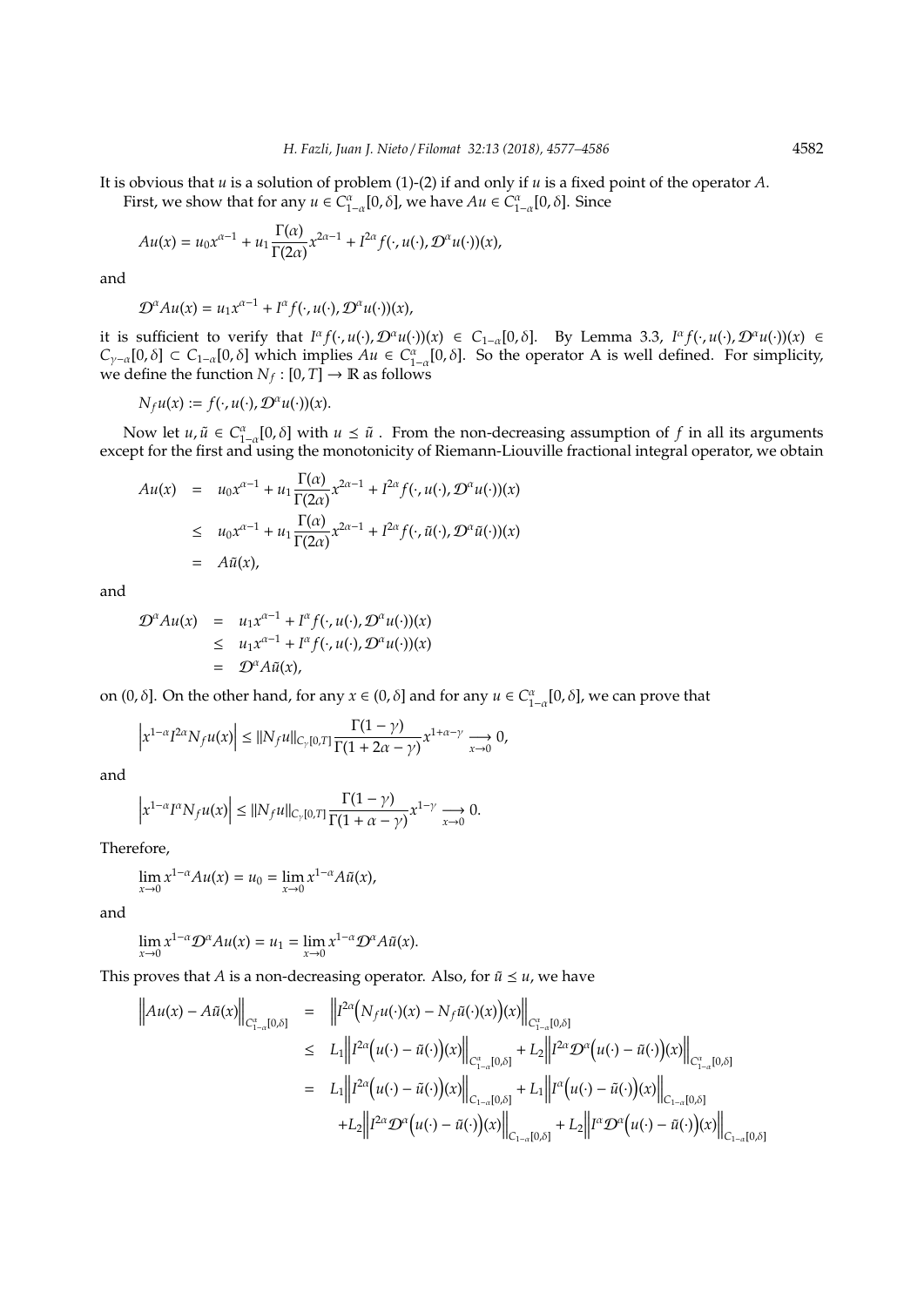*H. Fazli, Juan J. Nieto* / *Filomat 32:13 (2018), 4577–4586* 4583

$$
\leq L_1 \delta^{2\alpha} \frac{\Gamma(\alpha)}{\Gamma(3\alpha)} \|u - \tilde{u}\|_{C_{1-\alpha}[0,\delta]} + L_1 \delta^{\alpha} \frac{\Gamma(\alpha)}{\Gamma(2\alpha)} \|u - \tilde{u}\|_{C_{1-\alpha}[0,\delta]} \n+ L_2 \delta^{2\alpha} \frac{\Gamma(\alpha)}{\Gamma(3\alpha)} \| \mathcal{D}^{\alpha} u - \mathcal{D}^{\alpha} \tilde{u} \|_{C_{1-\alpha}[0,\delta]} + L_2 \delta^{\alpha} \frac{\Gamma(\alpha)}{\Gamma(2\alpha)} \| \mathcal{D}^{\alpha} u - \mathcal{D}^{\alpha} \tilde{u} \|_{C_{1-\alpha}[0,\delta]} \n\leq \max\{L_1, L_2\} \left( \delta^{2\alpha} \frac{\Gamma(\alpha)}{\Gamma(3\alpha)} + \delta^{\alpha} \frac{\Gamma(\alpha)}{\Gamma(2\alpha)} \right) \|u - \tilde{u} \|_{C_{1-\alpha}^{\alpha}[0,\delta]} \n= L \|u - \tilde{u} \|_{C_{1-\alpha}^{\alpha}[0,\delta]}
$$

Take a monotone non-decreasing sequence  $\{u_n\} \subseteq C_{1-\alpha}^{\alpha}[0,\delta]$  converging to *u*. Therefore, the sequences  $x^{1-\alpha}u_n$  and  $x^{1-\alpha}D^{\alpha}u_n$  converge uniformly to functions  $x^{1-\alpha}u$  and  $x^{1-\alpha}D^{\alpha}u$  on [0,  $\delta$ ], respectively. Then, for every  $x \in [0, \delta]$ , we get

$$
x^{1-\alpha}u_1(x) \leq x^{1-\alpha}u_2(x) \leq \cdots \leq x^{1-\alpha}u_n(x) \leq \cdots,
$$

and

$$
x^{1-\alpha} \mathcal{D}^{\alpha} u_1(x) \leq x^{1-\alpha} \mathcal{D}^{\alpha} u_2(x) \leq \cdots \leq x^{1-\alpha} \mathcal{D}^{\alpha} u_n(x) \leq \cdots,
$$

and the convergence of these sequences of real numbers to  $x^{1-\alpha}u(x)$  and  $x^{1-\alpha}\mathcal{D}^{\alpha}u(x)$ , respectively, implies

$$
x^{1-\alpha}u_n(x) \le x^{1-\alpha}u(x), \quad \text{ for all } x \in [0,\delta], \ n \in \mathbb{N},
$$

and

$$
x^{1-\alpha} \mathcal{D}^{\alpha} u_n(x) \leq x^{1-\alpha} \mathcal{D}^{\alpha} u(x), \quad \text{ for all } x \in [0,\delta], \ n \in \mathbb{N},
$$

therefore, the limit is an upper bound for all the terms  $u_n$  in the sequence, i.e.  $u_n \leq u$  for  $n \in \mathbb{N}$ .

Let *u* be a lower solution for (1)-(2) in  $C_{1-\alpha}^{\alpha}[0,\delta]$ . Indeed, we have  $\mathcal{D}^{2\alpha}\underline{u}(x) \leq f(\cdot,\underline{u}(\cdot),\mathcal{D}^{\alpha}\underline{u}(\cdot))(x)$  for every *x* ∈ (0, *T*] and

$$
\lim_{x\to 0} x^{1-\alpha} \underline{u}(x) \le u_0, \quad \lim_{x\to 0} x^{1-\alpha} \mathcal{D}^{\alpha} \underline{u}(x) \le u_1.
$$

Therefore, by Lemma 3.5 and the monotonicity of Riemann-Liouville fractional integral operator, we deduce

$$
x^{1-\alpha} \mathcal{D}^{\alpha} \underline{u}(x) = x^{1-\alpha} \Big( \Big[ \lim_{x \to 0} x^{1-\alpha} \mathcal{D}^{\alpha} \underline{u}(x) \Big] x^{\alpha-1} + I^{\alpha} \mathcal{D}^{2\alpha} \underline{u}(x) \Big)
$$
  
\n
$$
\leq u_1 + x^{1-\alpha} I^{\alpha} \mathcal{D}^{2\alpha} \underline{u}(x)
$$
  
\n
$$
\leq u_1 + x^{1-\alpha} I^{2\alpha} f(\cdot, \tilde{u}(\cdot), \mathcal{D}^{\alpha} \tilde{u}(\cdot))(x)
$$
  
\n
$$
= x^{1-\alpha} \mathcal{D}^{\alpha} A \underline{u}(x),
$$

and

$$
x^{1-\alpha} \underline{u}(x) = x^{1-\alpha} \Big( \Big[ \lim_{x \to 0} x^{1-\alpha} \underline{u}(x) \Big] x^{\alpha-1} + I^{\alpha} \mathcal{D}^{\alpha} \underline{u}(x) \Big)
$$
  
\n
$$
\leq u_0 + x^{1-\alpha} I^{\alpha} \mathcal{D}^{\alpha} \underline{u}(x)
$$
  
\n
$$
= u_0 + x^{1-\alpha} \Big( I^{\alpha} \Big( \Big[ \lim_{x \to 0} x^{1-\alpha} \mathcal{D}^{\alpha} \underline{u}(x) \Big] x^{\alpha-1} + I^{\alpha} \mathcal{D}^2 \underline{u}(x) \Big) \Big)
$$
  
\n
$$
= u_0 + \Big[ \lim_{x \to 0} x^{1-\alpha} \mathcal{D}^{\alpha} \underline{u}(x) \Big] \frac{\Gamma(\alpha)}{\Gamma(2\alpha)} x^{\alpha} + x^{1-\alpha} I^{2\alpha} \mathcal{D}^{2\alpha} \underline{u}(x)
$$
  
\n
$$
= u_0 + u_1 \frac{\Gamma(\alpha)}{\Gamma(2\alpha)} x^{\alpha} + x^{1-\alpha} I^{2\alpha} \mathcal{D}^{2\alpha} \underline{u}(x)
$$
  
\n
$$
= x^{1-\alpha} A \underline{u}(x).
$$

Therefore,  $u \le A u$ . Thus an application of the Theorem 2.10, together with Lemma 3.8, yields the existence and uniqueness of the solution of  $u \in C^{\alpha}_{1-\alpha}[0,\delta]$  of the problem (1)-(2). Moreover, the unique solution of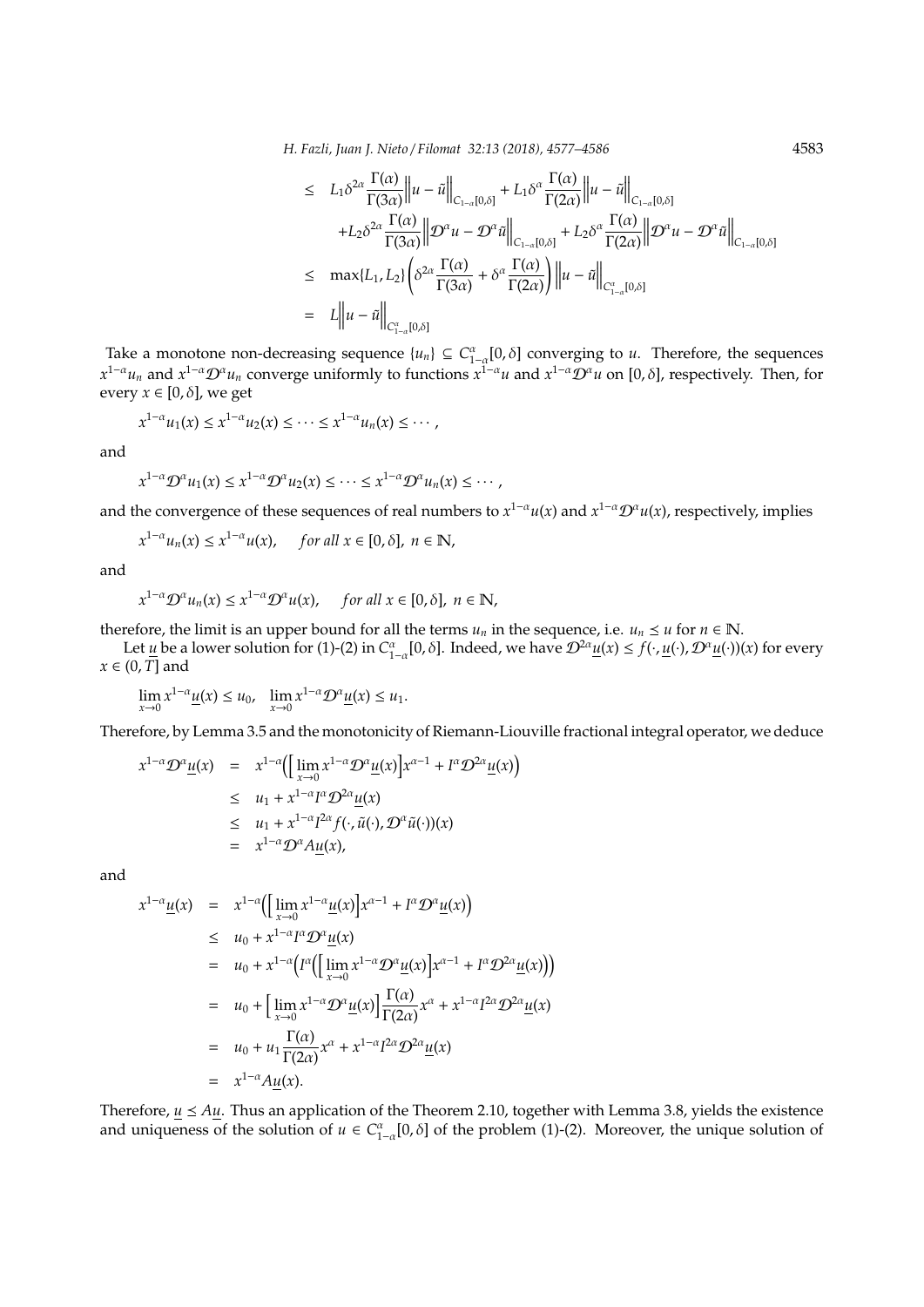(1)-(2) can be obtained as  $\lim_{n\to\infty} A^n u$  for every  $u \in C_{1-\alpha}^{\alpha}[0,\delta]$ . In particular, the unique solution  $u \in C_{1-\alpha}^{\alpha}[0,\delta]$ of (1)-(2) can be obtained as  $\lim_{n\to\infty} u_n(x)$  where

$$
u_n(x) = u_0 x^{\alpha-1} + u_1 \frac{\Gamma(\alpha)}{\Gamma(2\alpha)} x^{2\alpha-1} + I^{2\alpha} f(\cdot, u_{n-1}(\cdot), \mathcal{D}^{\alpha} u_{n-1}(\cdot))(x),
$$

where  $u_0(x) = u(x)$ .  $\Box$ 

**Example 4.3.** *Let us consider the following linear initial value problem*

$$
\begin{cases}\n\mathcal{D}^{2\alpha}u(x) - \kappa_1 x^{\alpha} \mathcal{D}^{\alpha}u(x) - \kappa_2 u(x) = x^{-\gamma}, & x \in (0, T], \\
\lim_{x \to 0} x^{1-\alpha}u(x) = a, & \lim_{x \to 0} x^{1-\alpha} \mathcal{D}^{\alpha}u(x) = b,\n\end{cases}
$$
\n(6)

*where*  $0 < \alpha \leq 1$ ,  $T \geq 1$ ,  $a$ ,  $b$ ,  $\kappa_1$ ,  $\kappa_2 \geq 0$ ,  $\max\{\kappa_1, \kappa_2\} < \left(\frac{\Gamma(\alpha)}{\Gamma(3\alpha)}\right)$  $\frac{\Gamma(\alpha)}{\Gamma(3\alpha)} + \frac{\Gamma(\alpha)}{\Gamma(2\alpha)}$  $\frac{\Gamma(\alpha)}{\Gamma(2\alpha)}$ <sup>-1</sup> and  $\gamma$  < 1. In this case, it is easy to see that *the conditions* (H1)-(H2) *hold. On the other hand,*  $u_0(x) = ax^{\alpha-1} + b \frac{\Gamma(\alpha)}{\Gamma(2\alpha)}$  $\frac{\Gamma(\alpha)}{\Gamma(2\alpha)} x^{2\alpha-1}$  *is a lower solution of* (6). Therefore, *using Theorem 4.2, the initial value problem* (6) *has a unique solution in C*<sup>α</sup> 1−α [0, 1]*. Furthermore, to solve* (6)*, we can apply the method of successive approximations by setting*

$$
u_n(x) = u_0(x) + \kappa_1 I^{2\alpha} \big( x^{\alpha} \mathcal{D}^{\alpha} u_{n-1}(x) \big) + \kappa_2 \big( I^{2\alpha} u_{n-1}(x) \big) + I^{2\alpha} x^{-\gamma}, \quad (n \in \mathbb{N}).
$$

*We can now form the first few successive approximations as follows*

$$
u_1(x) = ax^{\alpha-1} + b \frac{\Gamma(\alpha)}{\Gamma(2\alpha)} x^{2\alpha-1} + b \kappa_1 \frac{\Gamma(2\alpha)}{\Gamma(4\alpha)} x^{4\alpha-1} + a \kappa_2 \frac{\Gamma(\alpha)}{\Gamma(3\alpha)} x^{3\alpha-1} + b \kappa_2 \frac{\Gamma(\alpha)}{\Gamma(4\alpha)} x^{4\alpha-1} + \frac{\Gamma(1-\gamma)}{\Gamma(1-\gamma+2\alpha)} x^{2\alpha-\gamma}.
$$
(7)

*Similarly,*

$$
u_2(x) = ax^{\alpha-1} + b \frac{\Gamma(\alpha)}{\Gamma(2\alpha)} x^{2\alpha-1}
$$
  
+ $\kappa_1 \left( b \frac{\Gamma(2\alpha)}{\Gamma(4\alpha)} x^{4\alpha-1} + b \kappa_1 \frac{\Gamma(2\alpha)}{\Gamma(3\alpha)} \frac{\Gamma(4\alpha)}{\Gamma(6\alpha)} x^{6\alpha-1} + a \kappa_2 \frac{\Gamma(\alpha)}{\Gamma(2\alpha)} \frac{\Gamma(3\alpha)}{\Gamma(5\alpha)} x^{5\alpha-1} + b \kappa_2 \frac{\Gamma(\alpha)}{\Gamma(3\alpha)} \frac{\Gamma(4\alpha)}{\Gamma(6\alpha)} x^{6\alpha-1} + \frac{\Gamma(1-\gamma+\alpha)}{\Gamma(1-\gamma+2\alpha)} \frac{\Gamma(2\alpha)}{\Gamma(4\alpha)} x^{4\alpha-\gamma} \right)$   
+ $\kappa_2 \left( a \frac{\Gamma(\alpha)}{\Gamma(3\alpha)} x^{3\alpha-1} + b \frac{\Gamma(\alpha)}{\Gamma(4\alpha)} x^{4\alpha-1} + b \kappa_1 \frac{\Gamma(2\alpha)}{\Gamma(6\alpha)} x^{6\alpha-1} + a \kappa_2 \frac{\Gamma(\alpha)}{\Gamma(5\alpha)} x^{5\alpha-1} + b \kappa_2 \frac{\Gamma(\alpha)}{\Gamma(6\alpha)} x^{6\alpha-1} + \frac{\Gamma(1-\gamma)}{\Gamma(1-\gamma+4\alpha)} x^{4\alpha-\gamma} \right) + \frac{\Gamma(1-\gamma)}{\Gamma(1-\gamma+2\alpha)} x^{2\alpha-\gamma}.$  (8)

*It is interesting to point out that un*, *n* = 1, 2 *of* (7) *and* (8) *serve as approximate solutions of increasing accuracy as*  $n \rightarrow \infty$ .

**Remark 4.4.** *In a similar way, we can deal with the following initial value problem of the nonlinear sequential fractional di*ff*erential equation, more general than those in* (1)*-*(2)*, are defined by*

$$
\mathcal{D}^{n\alpha}u(x) = f(x, u(x), \mathcal{D}^{\alpha}u(x), \mathcal{D}^{2\alpha}u(x), \cdots, \mathcal{D}^{(n-1)\alpha}u(x)), \quad x \in (0, T],
$$
\n(9)

$$
\lim_{x \to 0} x^{1-\alpha} \mathcal{D}^{k\alpha} u(x) = u_k, \quad (k = 0, \cdots, n-1),
$$
\n(10)

*where*  $0 < \alpha \leq 1$ *.*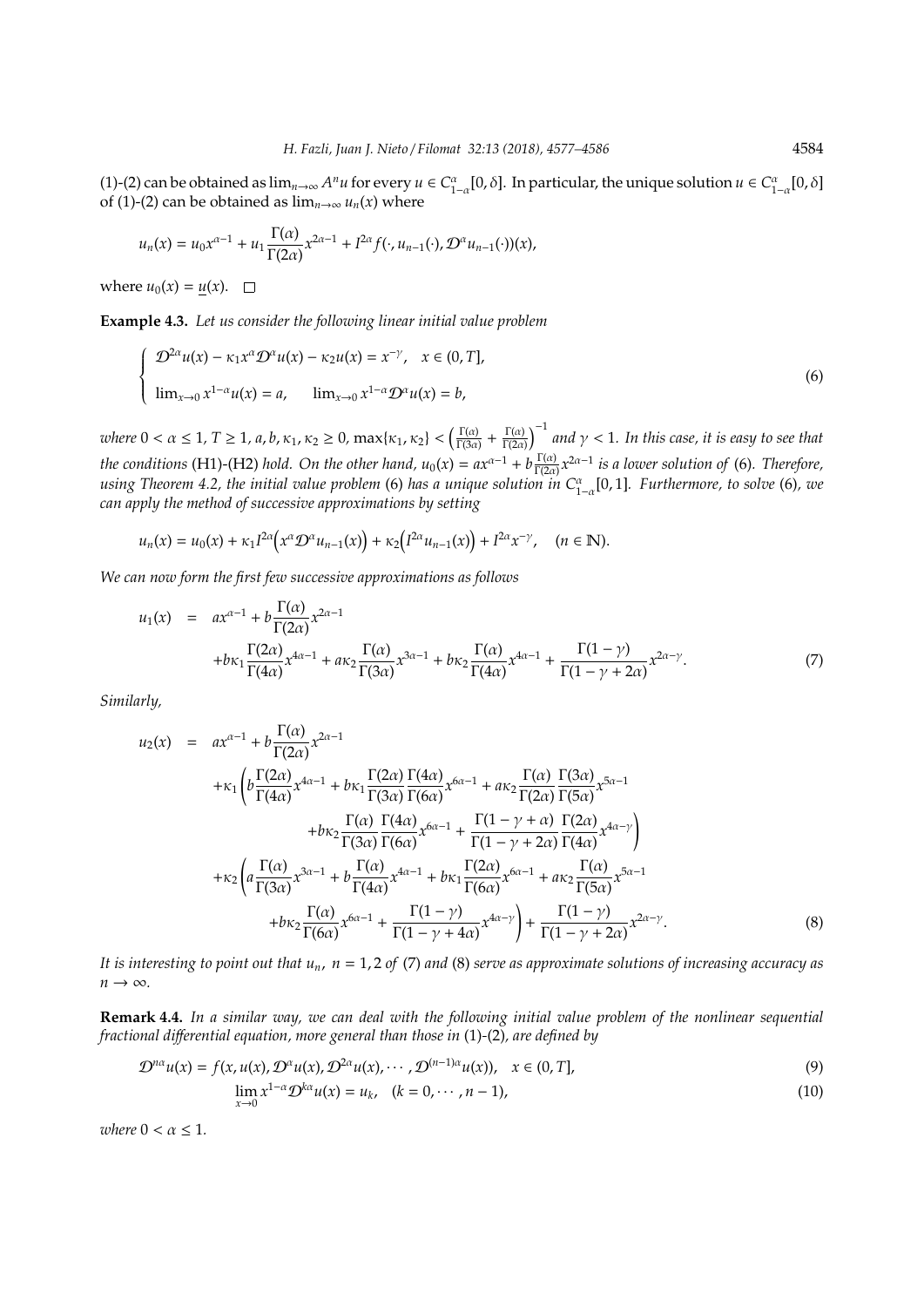We could carry out a similar argument to prove the existence and uniqueness results for problem  $(9)$ - (10). We do not try to give here an account of the extremely wide details on this topic, we only confine ourself to introduce the necessary spaces of appropriate order on them, and omit the full details of the processes.

**Definition 4.5.** *For*  $0 < \alpha \leq 1$ *, we define the following space* 

$$
C_{1-\alpha}^{n\alpha}[0,T]=\{u\in C_{1-\alpha}[0,T]:\mathcal{D}^{k\alpha}u\in C_{1-\alpha}[0,T],\;k=1,2,\cdots,n-1\},
$$

*equipped with the norm*

$$
||u||_{C_{1-\alpha}^{n\alpha}[0,T]} = \sum_{k=0}^{n-1} ||D^{k\alpha}u||_{C_{1-\alpha}[0,T]}.
$$

**Definition 4.6.** We define the following order relation for  $C_{1-\alpha}^{n\alpha}[0,T]$ ,

$$
u\preceq v\quad\Longleftrightarrow\qquad x^{1-\alpha}\mathcal{D}^{k\alpha}u(x)\leq x^{1-\alpha}\mathcal{D}^{k\alpha}v(x),\quad x\in[0,T],\;k=0,1,\cdots,n-1.
$$

**Theorem 4.7.** Let  $0 < \alpha \leq 1$ . Then the space  $C_{1-\alpha}^{n\alpha}[0,T]$  is a Banach space and  $(C_{1-\alpha}^{n\alpha}[0,T], \leq)$  is a partially ordered *set and every pair of elements has a lower bound and an upper bound.*

**Definition 4.8.** A function  $\underline{u} \in C_{1-\alpha}^{n\alpha}[0,T]$  is called a lower solution of the initial value problem (9)-(10)*,* if  $\mathcal{D}^{n\alpha}\underline{u}(x) \leq$ *f*(·, *u*(·), D<sup>α</sup>*u*(·), D2<sup>α</sup>*u*(·), · · · , D(*n*−1)<sup>α</sup>*u*(·))(*x*) *for every x* ∈ (0, *T*] *and*

 $\lim_{x \to 0} x^{1-\alpha} \mathcal{D}^{\alpha} \underline{u}(x) \le u_k, \quad k = 0, 1, \cdots, n-1.$ 

To prove the main results, we need the following assumptions:

(H3)  $f : [0, T] \times \mathbb{R}^n \to \mathbb{R}$  be a function such that for every  $u \in C_{1-\alpha}^{n\alpha}[0, T]$ ,

$$
f(\cdot, u(\cdot), \mathcal{D}^{\alpha} u(\cdot), \mathcal{D}^{2\alpha} u(\cdot), \cdots, \mathcal{D}^{(n-1)\alpha} u(\cdot))(x) \in C_{\gamma}[0, T],
$$

for some  $0 \leq \gamma < 1$ .

(H4) *f* is non-decreasing in all its arguments except for the first argument and there exist *L* > 0 such that

$$
f(x, u_1, \cdots, u_n) - f(x, \tilde{u}_1, \cdots, \tilde{u}_n) \leq L \sum_{i=1}^n (u_i - \tilde{u}_i) \quad u_i \geq \tilde{u}_i, \ i = 1, 2, \cdots, n.
$$

**Theorem 4.9.** *Assume that* (H3)-(H4) *hold. Then there exists*  $0 < \delta \leq T$  *such that the existence of a lower solution for* (9)-(10) *in*  $C_{1-\alpha}^{n\alpha}[0,\delta]$  *provides the existence of a unique solution*  $u \in C_{1-\alpha}^{n\alpha}[0,\delta]$  *for* (9)-(10)*.* 

#### **Acknowledgement**

The first author would like to thank University of Tabriz for the financial support of this research.

The work of J.J. Nieto has been partially supported by the Ministerio de Economía y Competitividad of Spain, Agencia Estatal de Investigacion under grant MTM201675140-P, and XUNTA de Galicia under grant ´ GRC2015-004, and and co-financed by the European Community fund FEDER.